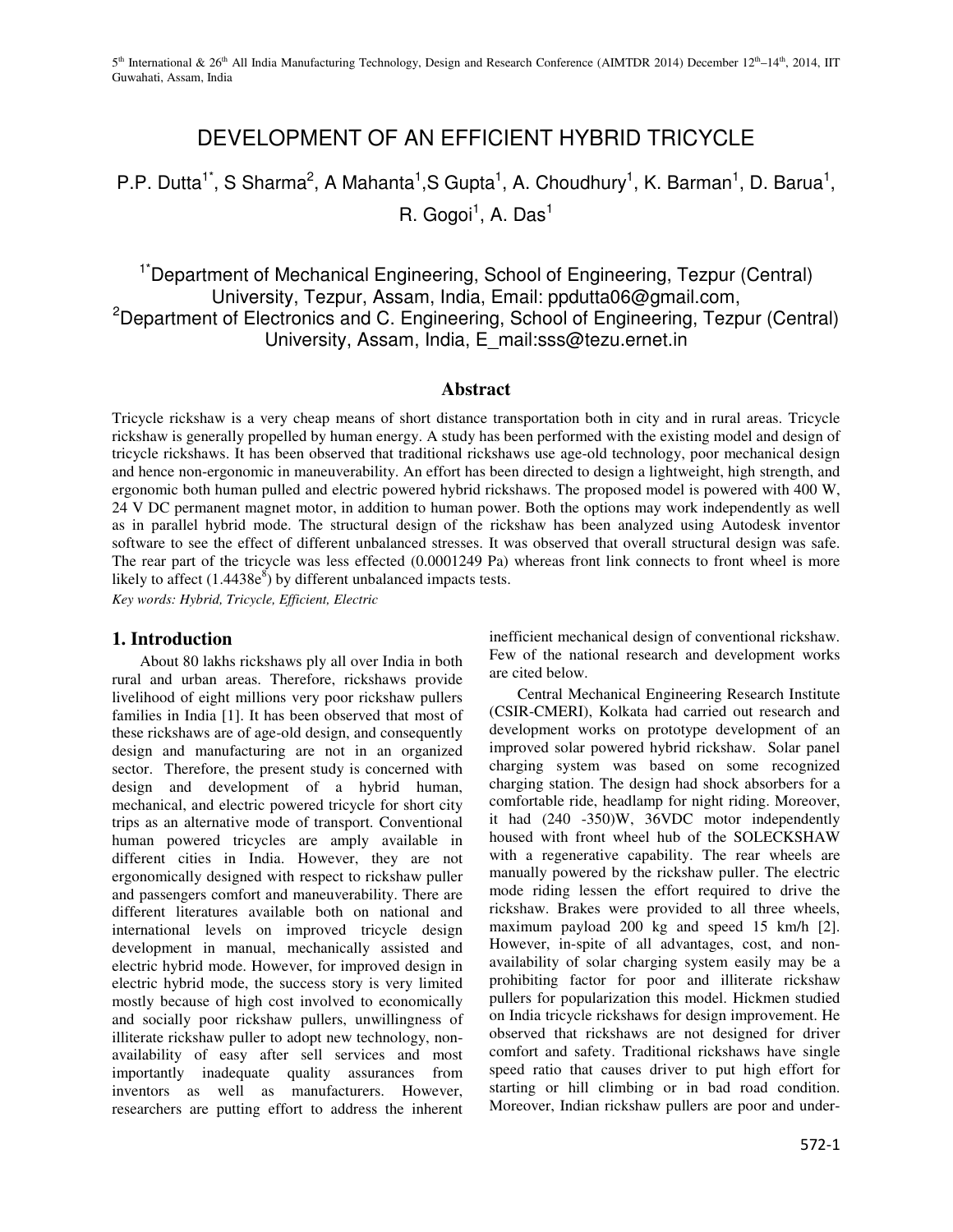nourished. These studies discussed different techniqueslike addition of an electric drive, multiple gear ratio chain and sprocket, regenerative capability, use of a flywheel or spring for energy conservation and delivery as per load, etc., had been discussed [3]. The present price of a conventional rickshaw is nearly Rs.15000.00 whereas an electric assisted one will still cost Rs.35000.00 to Rs.40000.00. Therefore, reduction of cost is of utmost important before any new design of rickshaw is available to the poor rickshaw pullers in India.

#### **2. Literature review**

Alametal.,studied the significance of aerodynamicdesign and comfortable riding of human powered tricycle. Wind tunnel testing was reported to find out the key characteristics of this human powered vehicle. The magnitude of aerodynamic drag significantly varied with the test vehicles physical profiles. They observed that the human powered vehicle manufacturers did not necessarily took into account the importance of aerodynamics in conventional tricycle design. This study showed a significant reduction in aerodynamic drag compared in an appropriately designed vehicle (aerodynamically) compared to a conventional vehicle. The seating position in such vehicle plays an important role. The reclining position further backward allowed an additional reduction of frontal area thus it lowered net drag force. Additionally, the reclining position further backward shifting may provide better physical advantages for endurance as indicated by observations at a race event. As expected, component add-ons and their positions generally increased drag more at low speeds than at high speeds. Wheels covers reduced total drag on the vehicle than uncovered wheel one [4]. Yang et al., studied an energy management system with an electronic gearshift and regenerative braking for a directly driven electric scooter. This was presented to improve the gross efficiency and driving range of an electric scooter. It was driven directly by a four-phase axial-flux DC brushless in wheel hub motor. The integration of stator windings, batteries, ultra-capacitors, and a digital controller constituted an energy management system, which featured smooth electronic gear shifting and regenerative braking. The gross efficiency of the experimental scooter was improved in the drivable range by 20% with respect to that without regenerative braking. The battery-to-wheel efficiency was also above 70% for both low- and high-speed gears [5]. Asaei and Habibidoost studied design, simulation, and conversion of a normal motorcycle into a Hybrid Electric Motorcycle (HEM). At first, a simple model was designed and simulated with ADVISOR2002. Then, the controller schematic and its optimized control strategy were described. A 125 cc ICE motorcycle was selected

and converted into a HEM. A brushless DC (BLDC) motor assembled in the front wheel and a normal internal combustion engine in the rear wheel propelled the motorcycle. The nominal powers were 6.6 kW and 500W for the ICE and BLDC respectively. The original motorcycle had a Continuous Variable Transmission (CVT). This was the best choice for a HEM power transmission because it could operate in the automatic handling mode and has high efficiency. Moreover, by using the CVT, the ICE could be started while motorcycle was running. Finally, three operating modes of HEM, two-implemented energy control strategies, and HEM engine control system by servomotors, and LCD display were explained [6].

There is a steady increase in the emission of greenhouse gases in the earth's atmosphere that is creating changes in the global climate. A third of GHG emissions in the world originate from the combustion of fossil fuels in internal combustion engines that is reflected in recent studies [7]. Therefore, the European commission in Europe has set a target of reducing  $CO<sub>2</sub>$ emissions from new vehicles to an average of 125 g/km by 2015 with a longer aim of 100 g/km by 2020 [8]. The primary concept behind a hybrid vehicle is to use stored or secondary energy source in the vehicle to supplement the primary energy converter for improved overall energy efficiency. The primary energy converter operates at a constant power output that is much more efficient than the dynamic operation needed to match vehicle needs gains in fuel efficiency are the driver for this technology. The secondary energy source supplements the primary energy converter or stores the excess energy. Additional benefits of the hybrid design include: (1)A smaller primary energy converter that costs less, (2) Reduced emissions resulting from substantially eliminating dynamic modes of internal combustion engine (ICE) operation, and (3) An electric power train that allows for other advantages such as fewer moving parts and regenerative braking. It is generally recognized that the hybrid with its electric power train is compatible with the use of fuel cells for the primary energy converter [9].

The ability of the hybrid technology to reduce the size of the fuel cell stack as a primary energy converter will be crucial to ease the costs of fuel cell vehicles during initial stages of commercialization. The plug-in hybrid is a modified version of a hybrid vehicle with a secondary power source larger than in a standard hybrid that can be recharged using grid electricity. By replacing vehicular fuel consumption with grid power, advantages of zero point-source emissions and displacement of petroleum fuel consumption can be realized. In this configuration, the hybrid vehicle functions more like an electric car with ICE (or fuel cell) backup to provide increased range upon demand [10]. The fuel cell hybrid provides an additional degree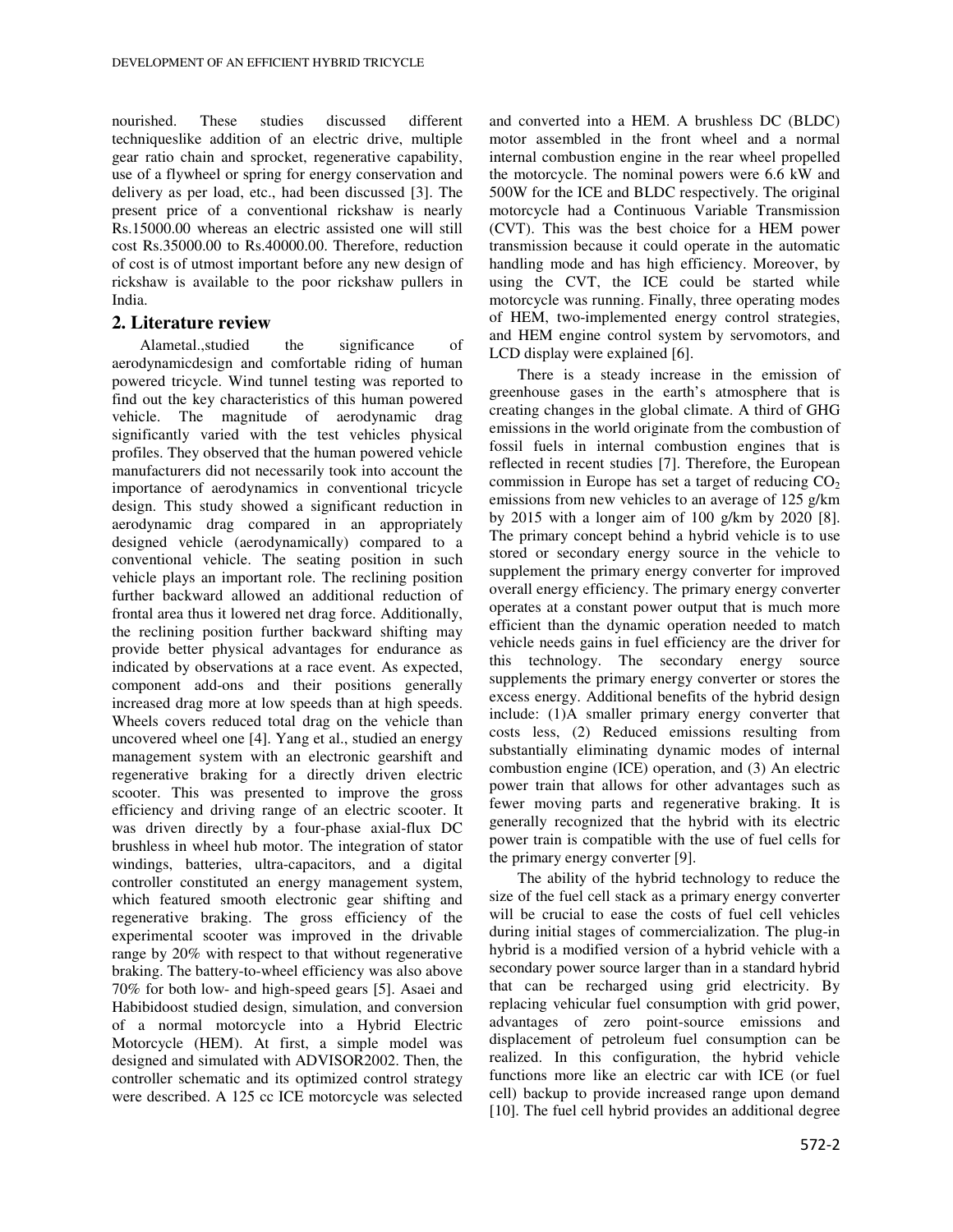of freedom on this plug-in option; namely, the grid power could be used to recharge batteries (the secondary power source) or to hydrolyze water to hydrogen for use with the fuel cell (primary energy converter). As the costs of fuel cells decrease, the likelihood of transforming large sectors of the petroleum-based transportation infrastructure to a hydrogen-based infrastructure increases. These trends are motivated by the potential of fuel cells to reduce vehicle-operating cost. Table 1 summarizes typical vehicle operating costs, and as illustrated by these itemized costs, fuel costs are minor in comparison to those costs related to the vehicle, its maintenance, and the insurance costs to repair damaged vehicles.

|  |  | Table 1: Typical operating costs for vehicle |  |  |
|--|--|----------------------------------------------|--|--|
|--|--|----------------------------------------------|--|--|

| Parameters                     | Vehicle operating<br>Average (\$/mile)<br>$cost(\%)$ | Average<br>$cost(\%)$ |
|--------------------------------|------------------------------------------------------|-----------------------|
| Depreciation                   | $22.5 - 31.8$                                        | 49.2                  |
| Insurance                      | $6.9 - 10.5$                                         | 14.3                  |
| Financing                      | $4.8 - 8.3$                                          | 12.3                  |
| Fuel                           | $4.5 - 6.9$                                          | 10.9                  |
| Maintenance,<br>oil, tires     | $4.7 - 5.3$                                          | 9.1                   |
| License<br>and<br>registration | $1.4 - 3.2$                                          | 4.2                   |

Ranges include low-end cost of mid-sized car and upper-end costs for luxury car and SUV [11]

In many Asian and South American cities, petrol powered scooters are popular means of transport due to limited space requirement caused by large population density in cities. In these areas of the world, scooters are a more affordable option than automobiles [12, 13]. However, the infrastructure in urban cities does not support an extensive transport network as well as parking spaces. Scooters are therefore more popular as they can be maneuvered around traffic more easily than larger vehicles, especially in congested roads and take less parking space. Scooters are different from cars as they are not normally equipped with advanced engine management and catalytic converter systems to reduce harmful emissions. It was shown by Sripakagorn and Limwuthigraijirat [14] that conventional petrol motorcycles emit 95% more pollutants than larger sport utility vehicles due to the lack of installed emission control technologies. Recently, Zero Emission Vehicles (ZEVs) have received a lot of attention worldwide. For example, battery electric vehicles (BEVs) and hydrogen fuel cell vehicles (HFCVs) are seen a possible solution to tackling GHG emission. Major global automotive manufacturers such as Honda (FCX Clarity),

Nissan(FCVX-trail) and Daimler-Chrysler have invested significant amounts on R and D for fuel cell vehicles.

Norcliffe [15] studied that working tricycles in China's cities serve as the platform for millions of microenterprises. A study was undertaken by Kendallaet al., on the hydrogen fuel cell hybrid vehicles which were introduced in Birmingham Campus [16].

Based on above literatures the principal objectives of present studies are: (1) Development of an ergonomic and improved mechanical design tricycle, particularly for rickshaw puller and passenger in general. (2) Development of electric powered tricycle with 400 W 24VDC motor to supplement motive power for riding in hybrid mode. Both the rickshaw puller and passenger seat height from the ground will be lowered to most comfort ride. Therefore, the efficient and eco-friendly tricycle is propelled without using a fossil fuel. To build a tricycle that is aerodynamic, highly engineered for operational aspects, safe and ergonomically designed to utilize lesser effort and of course must have higher top speed than the counterpart already in place. Moreover, the innovation is proposed to use a fraction rider and rickshaw weight to assist partially pulling effort of rickshaw puller during operation. The new idea if practical implemented might substantially reduce drudgery and hardship of poor rickshaw pullers.

## **3. Materials and methods**

The present design of an improved electric tricycle is an attempt to explore the inherent shortcomings of conventional tricycle (rickshaw). This is a developmental design of existing rickshaw available in road. Somestandard parts of a commercially available rickshaw and bicycle are selected as standard components requirement. They include chain and sprocket, freewheel, wheel and axle, etc. Standard motorcycle and scooter ball bearings were selected instead of conventional rickshaw bearing to get less frictional resistance in shafts. Material selection of the chassis plays crucial part in providing the desired strength, endurance, safety and reliability to the vehicle. Two main materials under consideration are: AISI 1018 and 4130 Chromalloy steel. The strategy behind selecting the material for roll cage was to achieve maximum welding area, good bending stiffness, minimum weight and maximum strength for the pipes. So, after market analysis on cost, availability and properties of these two alloys, AISI 1018 was used of the following dimensions:Outer Diameter: 25.6mmWall Thickness: 3.50 mm .The frame is provided with two independent rear suspensions adopted from motorcycle. These suspensions are supposed to provide comfortable ride to the passengers and riders. The front wheel suspension is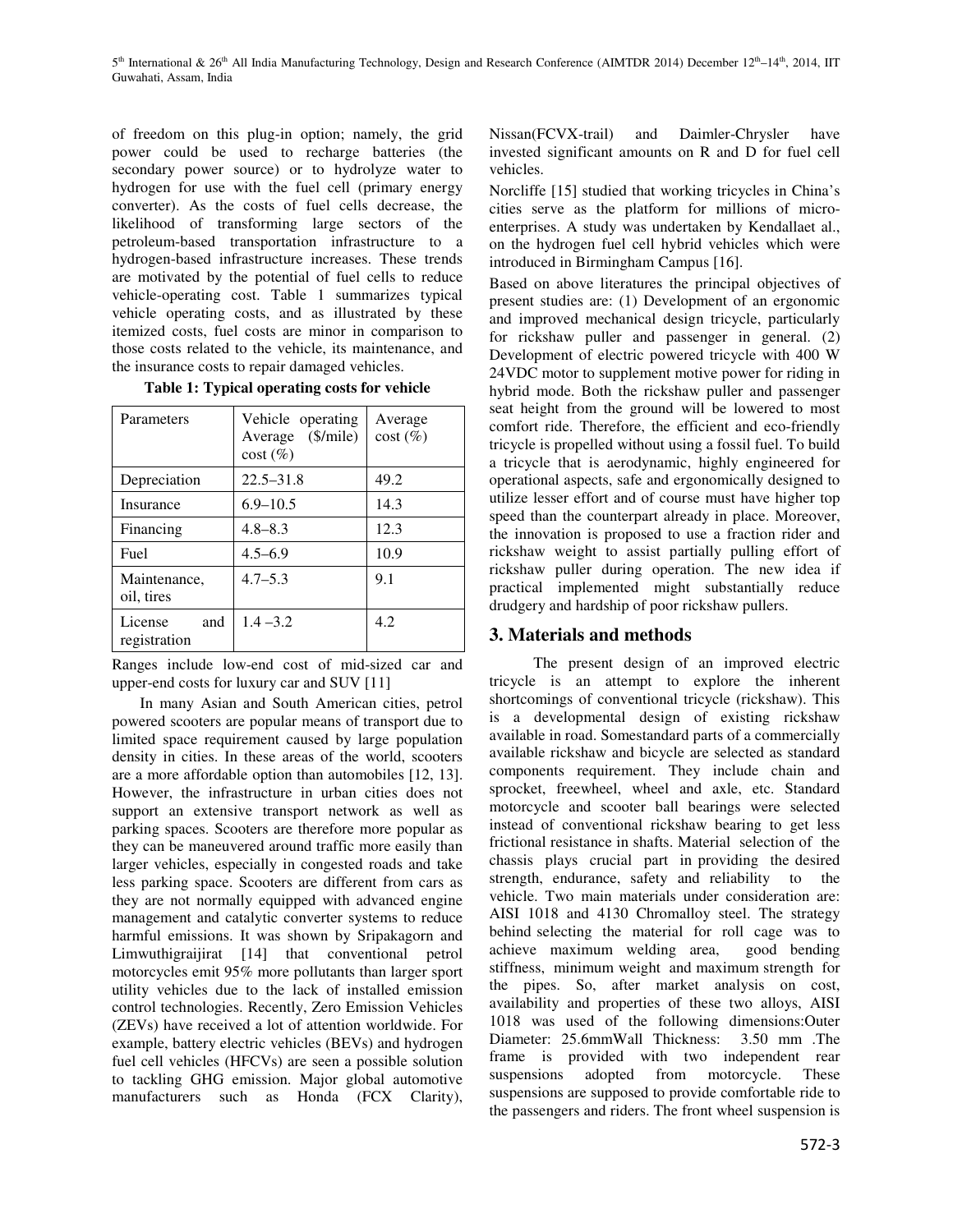a fork type one. The front and rear subassemblies of the designed tricycle is pivoted at the center with two swing arms. These swings arms are providedto effectivelyabsorb road vibration through shock absorbers.The conventional handle steering of rickshaw is replaced with a PVC based steering wheel for better control and drivability. Steering effort is transferred to the front wheel through low cost lightweightcable system. The adjustable driver seats with arm and head rest have been provided both for ergonomy and comfort. Unlike conventional rickshaw, an innovative differential is provided that totally eliminated pulling towards one side. The 3D CAD of the hybrid tricycle is shown in Fig.1 and its frame is presented in Fig.2.



**Figure1 CAD 3D model of the hybrid tricycle** 



**Figure 2 Frame of the hybrid tricycle** 

#### **4.Results and discussions**

The layout of the hybridelectrical tricycleis given in Fig.3. It is clear that different combinations of free wheels are used for fabrication of the transmission. The Fig.4 represents front impact test (*Autodesk Inventor*) of the proposed design of the tricycle frame. Stress level at different parts of the frame is obtained considering the various possible impact tests of tri-cycle. Minimum stress is given by blue color (0.00012494 Pa) and maximum rating is given by red color  $(9.44487e^7Pa)$ . It is clear from this figure that rear frame of the tricycle is much safer during front impact. Likewise, intermediate parts are at averagely stressed. Fig.5 shows variation of load distribution during front bump testing. It is also clear that most vulnerable part of the frame is yellow and red color subassembly (middle parts) and variation of stress (0.00029-1.4438e<sup>8</sup>)Pa.



**Figure 3 Layout of electric hybrid tricycle** 



**Figure4 Front impact test**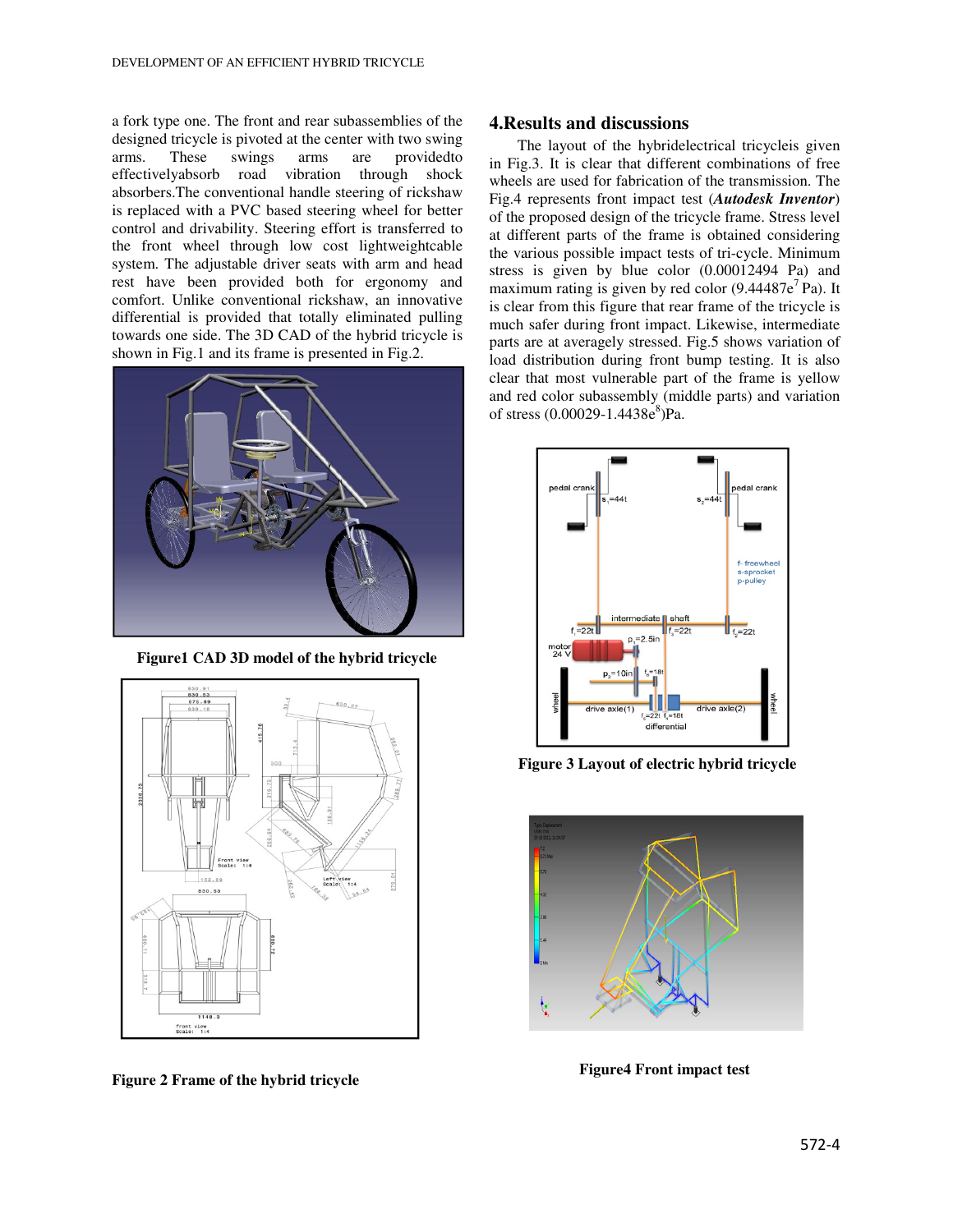5<sup>th</sup> International & 26<sup>th</sup> All India Manufacturing Technology, Design and Research Conference (AIMTDR 2014) December 12<sup>th</sup>–14<sup>th</sup>, 2014, IIT Guwahati, Assam, India



**Figure5Front bump test** 

Figure 6 shows the variation of load during rear bump testing. Joints of middle subassembly frame are mostly vulnerable for front bump.



**Figure 6 Rear bump test** 



**Figure 7 Rear impact test** 



Figure 7 shows variation of stress during rear impact and Figure 8 shows stress when vehicle is balanced. Figure 9 shows roll over test for the frame of the tricycle. It is clear that the central antiroll bar is mostly vulnerable for rolling test.



**Figure 9 Roll over test** 

Sufficient safety features are provided to the riders. They include independent seat belts for each rider, integrated structure, and Roll Cage to protect riders in case of accident, mudguards on all three wheels and chain tubes for the part near riders' legs.

The design of tricycle is fully incorporated with ergonomics for comfort of rider and energy optimization. They are summarized as follows: (Fig.10).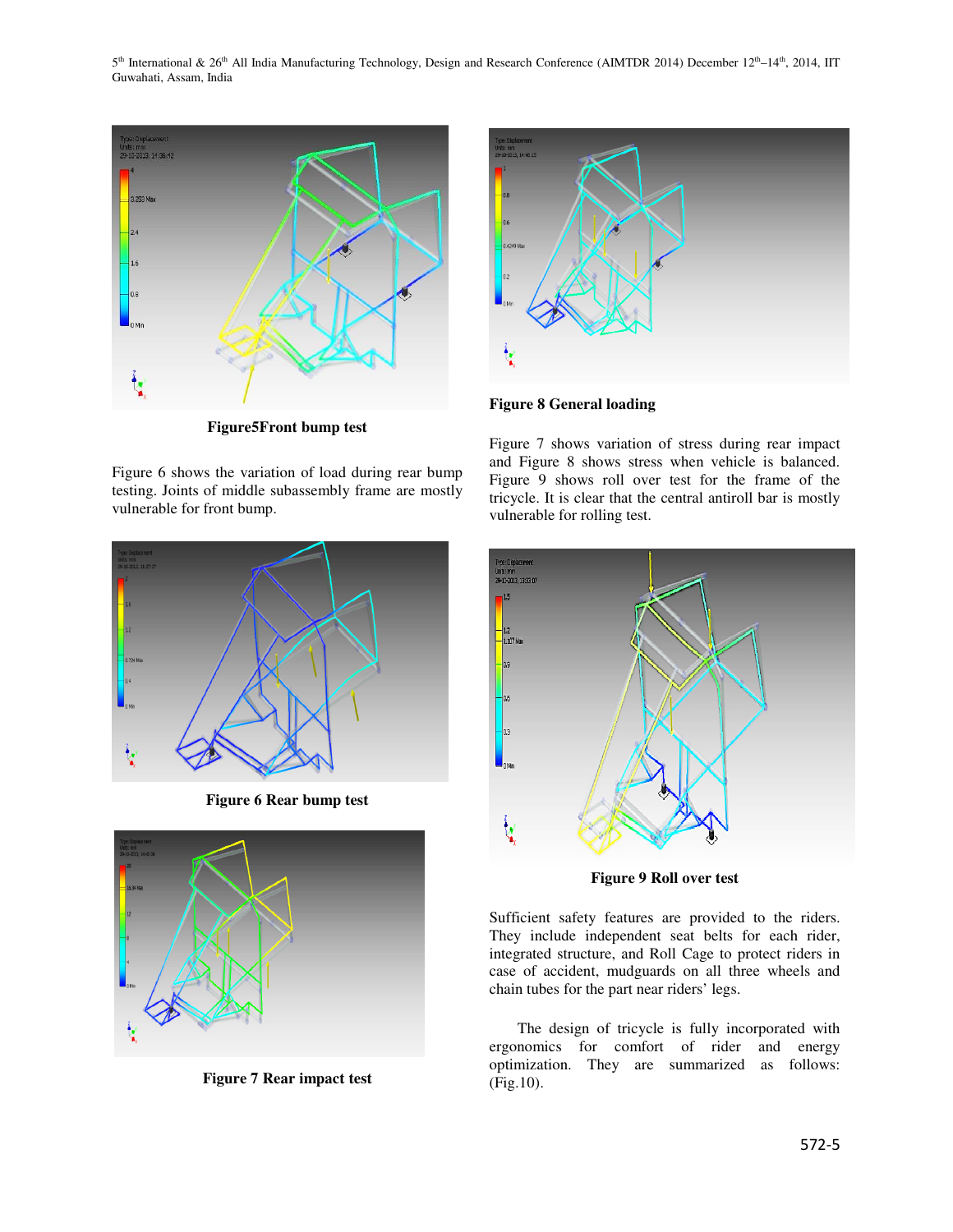- Biomechanically optimized sitting position and knee angle is  $(80-89)$ °.
- Adjustable seat to suit both tall and short person.
- Ease of entry and exit due to less width.
- Seat frame design is to provide easy and comfortable ride to both members.
- Easy to use seat belts incorporated to increase the safety of driver and passenger.
- Braking system applied on all three wheels to provide accessible and easy control and stopping of the vehicle.
- Easy to use steering system to facilitate better control of vehicle at turns and corners at various speeds.
- Aerodynamic frame and roll-cage design to reduce drag and increase efficiency of the vehicle.
- Efficient and cheap differential system to provide proper control at sharp corners even at high speeds.
- Use of dual-spring shock absorbers for both rear wheels and fork suspension for front wheel coupled with swing arm to provide smooth ride even at rough terrains.
- Unobstructed vision to increase better maneuverability.
- Weather guard cover to protect driver, rider, motor, batteries and other components from various weather conditions are incorporated.
- No requirement of fossil fuels and no release of pollutants during running, thus making the vehicle a Zero Emmission Vehicle.
- Low maintenance and production requirement due to use of common but sturdy rickshaw components.



**Figure 10 Prototype of the trike after fabrication** 

## **5.Conclusions**

The present design uses a permanent magnet motor (PMDC)and not any internal combustion engine which creates the pollution by using fossil fuel. Therefore, the propulsion of this hybrid tricyclewould protect ecosystem and environment from ever-increasing pollution. Moreover, this design usesdual spring shock absorbers that are safefor drivers when the bumping takes place in bad road condition. Additionally, the innovative differential is used so that the power transmits equally to both wheels avoiding the biasing and banking angle (pulling the tricycle in one side).Old and special persons (PWD) may use the vehicle, as they get tired in normal conventional cycles. The hybrid design uses a motor powered by batteries that may be charged easily and regularly by simple plug in method. So it isecofriendly and easy to use.The rear part of the tricycle is less effected (0.0001249 Pa) whereas front link connects to front wheel is more likely to affect  $(1.4438e^8 \text{ Pa})$  from the impact studies.

## **Reference**

- [1] http://modularmachines.co.in/battery\_powered\_ri ckshaws, Accessed: 10/08/2013.
- [2] http://www.cmeri.res.in/oth/news.htm, Accessed 10/08/2013.
- [3] Hickman,M.R.(2001) ,*A Study of Power Assists for Bicycle Rickshaws in India, Including Fabrication of Test Apparatus*. BS, Mechanical Engineering Project Report,MIT, USA.
- [4] Alam,F.,Silva,P.andZimmer,G.(2012),Aerodyna mic study of human powered vehicle. *Procedia Engineering*, Vol. 34, pp. 9-14.
- [5] Yang, Y.P.,Liu, J.J. and Hu, T.H. (2011), An energy management system for a directly driven electric scooter. *Energy Conversion and management*, Vol. 52: pp. 621-629.
- [6] Asaei,B. and Habibidoost,H.(2013),Design, simulation and prototype production of a through the road parallel hybrid electric vehicle. *Energy Conversion and Management*, Vol.71:12-20.
- [7] Silva,C.,Ross,M. and Farias,T.(2009), Evaluation of energy consumption, emissions, and cost of plug-in hybrid vehicles.*Energy Conversion and Management*;Vol. 50(7):1635-1643.
- [8] Gonder, J.S.A.(2007),*Measuring and reporting fuel Economy of plug-in hybrid electric vehicles*. World Electric Vehicle Association;1.
- [9] Bossel, U. andEliasson, B.(8 January 2003),Energy and the hydrogen economy, Switzerland.